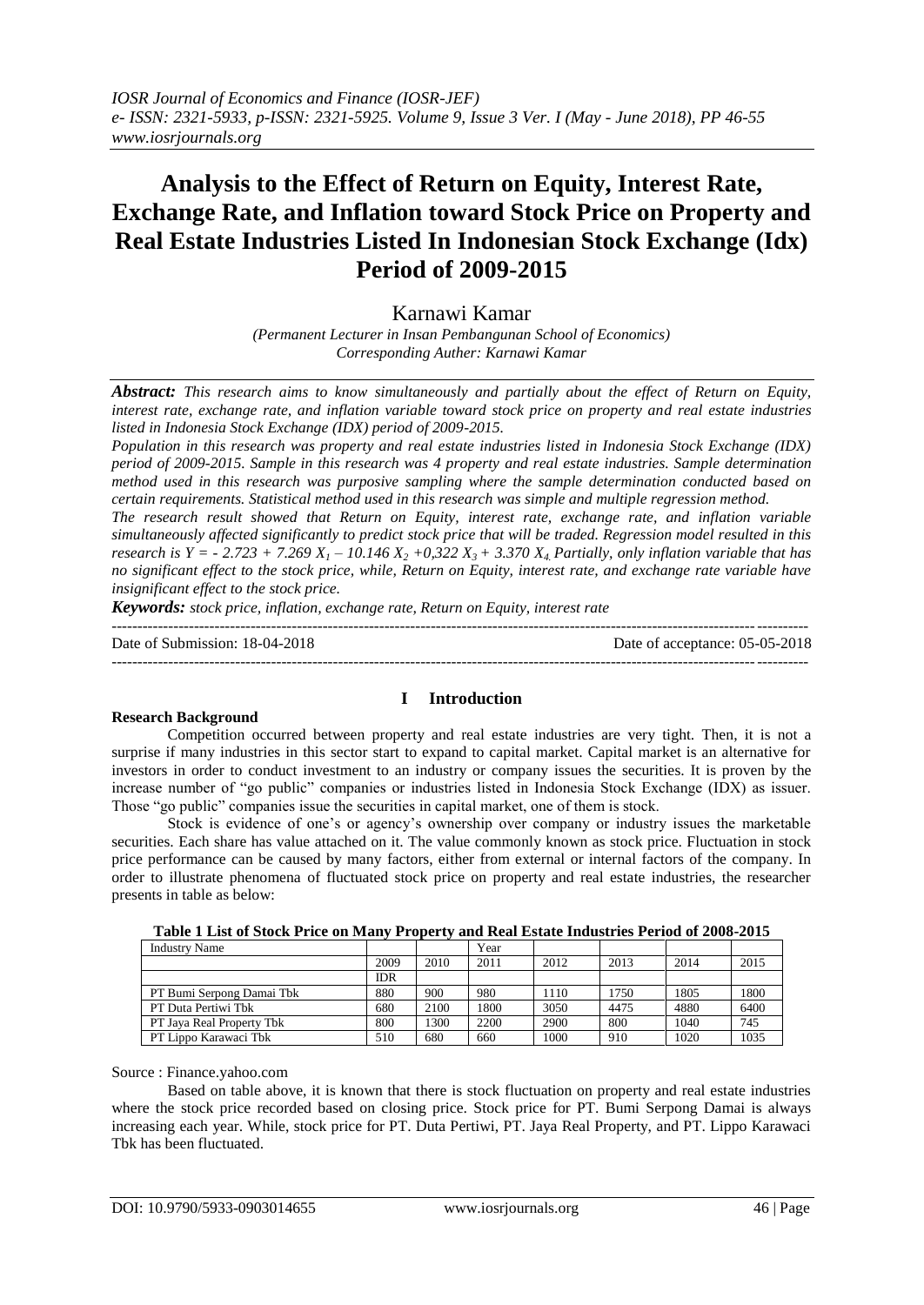The stock price will be increase if there is over demand. However, the stock price will be decrease if there is over supply. Therefore, good company performance will affect the high stock price for a company, thus the company will get benefit of trust from investors to conduct investment to the company.

The investors really need information about company profitability related to the company operational activities that will be a target for investment. Besides that, from the information of profitability level, investors will be able to carefully consider about their investment decision to the company or industry, due to company profitability will affect company ability in paying dividend and to avoid the worst risk, which is bankruptcy.

Despite company profitability ratio, an investor that will conduct investment in stock type to a company also should know about macroeconomic factors that will be able to affect daily company operational activities as investment consideration. Too high interest rate will affect present value of company cash flow, thus the investment opportunities will no more interesting. High interest rate also will increase capital cost borne by company. As the consequence, it will affect to the stock price fluctuation.

Exchange rate is macroeconomic variable that also affects high and low stock price. The exchange rate itself is exchange price of currency from a country to the other country. Fluctuated change in exchange rate may affect company competitiveness that absolutely will affect to the stock price.

#### **Problem Formulation**

Based on research background above, then it can be formulated research problems as follow:

- 1. How is the effect of return on equity to the stock price on property and real estate industries listed in Indonesia Stock Exchange Period of 2009-2015?
- 2. How is the effect of interest rate to the stock price on property and real estate industries listed in Indonesia Stock Exchange Period of 2009-2015?
- 3. How is the effect of exchange rate to the stock price on property and real estate industries listed in Indonesia Stock Exchange Period of 2009-2015?
- 4. How is the effect of inflation to the stock price on property and real estate industries listed in Indonesia Stock Exchange Period of 2009-2015?
- 5. How is the effect of return on equity, interest rate, exchange rate, and inflation simultaneously to the stock price on property and real estate industries listed in Indonesia Stock Exchange Period of 2009-2015?

### **II Research Objectives**

Based on the outline of problem formulation above, then the research objectives as follow:

- 1. To know the effect of return on equity to the stock price on property and real estate industries listed in Indonesia Stock Exchange Period of 2009-2015.
- 2. To know the effect of interest rate to the stock price on property and real estate industries listed in Indonesia Stock Exchange Period of 2009-2015.
- 3. To know the effect of exchange rate to the stock price on property and real estate industries listed in Indonesia Stock Exchange Period of 2009-2015.
- 4. To know the effect of inflation to the stock price on property and real estate industries listed in Indonesia Stock Exchange Period of 2009-2015.
- 5. To know the effect of return on equity, interest rate, exchange rate, and inflation simultaneously to the stock price on property and real estate industries listed in Indonesia Stock Exchange Period of 2009-2015.

## **Research Benefit**

This research expected to give benefit practically, which is able to be one of basic considerations in decision making towards financial aspect especially in order to maximize company performance as well as able to give information towards significant things affected to the stock price in capital market, thus it can be used as material of consideration in investment aspect to the go public companies or industries, and also benefit to be literature in conducting further research about factors affect stock price.

#### **Capital Market**

# **III Literature Review**

Capital market is a place where many parties, especially companies offer their stocks and bonds with the intention to use the earned fund as additional fund or to strengthening capital structure of a company (Irham Fahmi, 2014:305). Kasmir (2013:184) stated that capital market, in general, is a place where seller and buyer meet to conduct transaction in order to gain capital.

According to Kamaludin and Rini (2012:26), capital market is place to trade issued securities. It is different from Ellen May (2017:83) who stated that capital market is funding facility for company or other institution (for example: government), and as facility of investment activities. While, according to Financial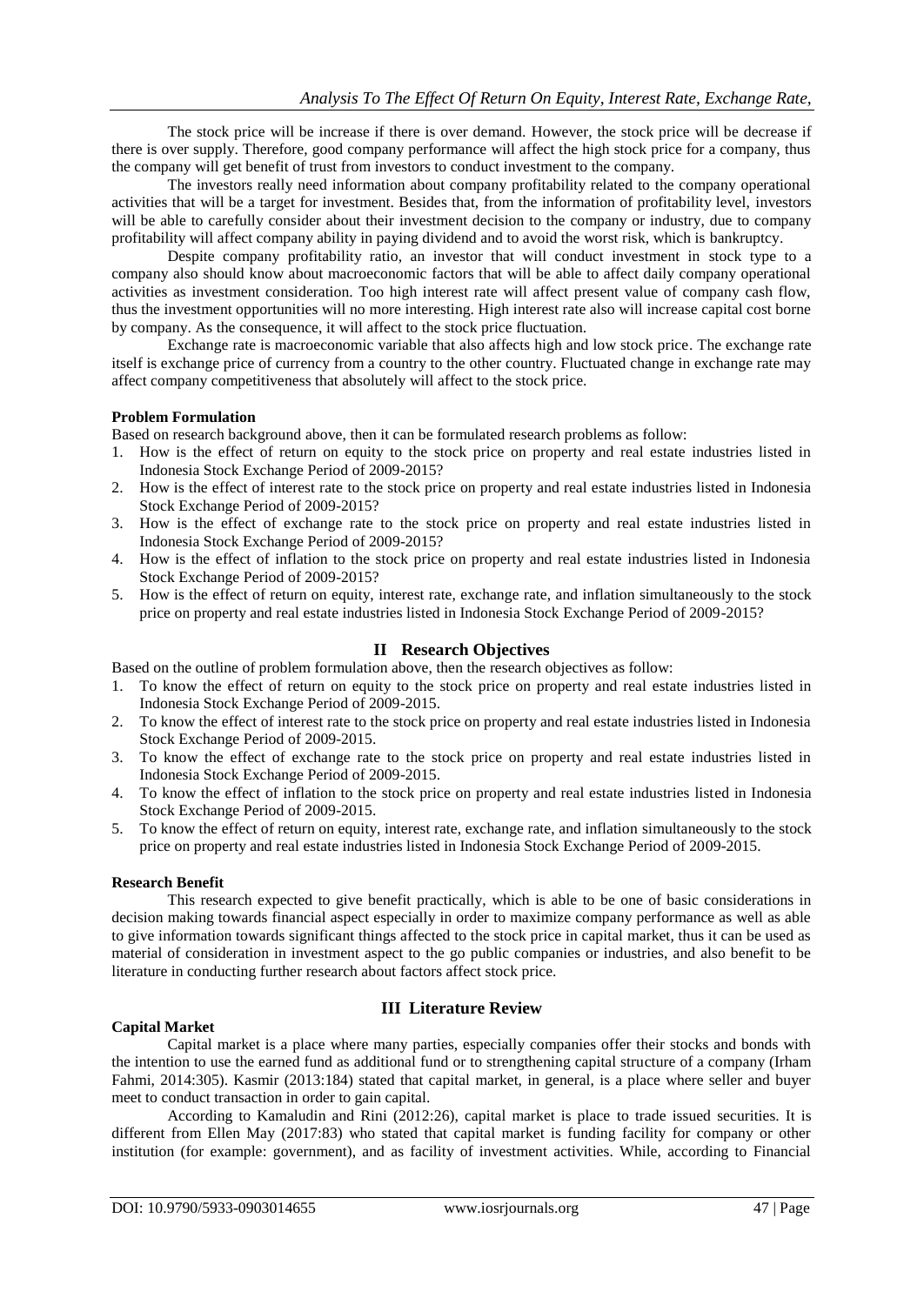Service Authority (OJK-Otoritas Jasa Keuangan) (2016:2), capital market is funding facility for company and government and as facility of investment activities for fund owners.

According to Financial Service Authority (2016:2), capital market has important role in economic aspect for a country due to capital market runs two in one function, economic and financial function.

a. Economic function, it is due to capital market provides facilities to meet two interests, between party who has more fund (investor) and party who needs fund (issuer).

b. Financial function, it is due to capital market has possibility and opportunity to gain return for fund owners as with the selected investment characteristics.

#### **Stock Price**

Stock is evidence of participation towards capital/fund ownership in a company or industry (Irham, 2015:53). Supriyanto and Ahmad Yani (2014:2) stated that stock is evidence of participation or one's or agency's ownership towards assets of public listed company or limited company.

Jere and Naning (2017:9) defined stock as marketable securities show ownership over a company. Form of stock is a sheet of paper explains that the paper's owner is owner from company issued the marketable securities. While, according to Ellen May (2017:76), it stated that stock is evidence of ownership over a company.

Based on the explanation above, in general, definition of stock is marketable securities issued by limited company which states that the owner of stock is also the owner of part of the company or has right over part of the company. According to Harmono (2014:62), stock divided into 2 types, preferred stock and common stock.

Stock price is price of a stock in stock market at certain time determined by market actors and by related stock supply and demand in capital market [\(https://id.w](https://id.wikipedia.org/wiki/Harga_saham)ikipedi[a.o](https://id.wikipedia.org/wiki/Harga_saham)r[g/w](https://id.wikipedia.org/wiki/Harga_saham)ik[i/H](https://id.wikipedia.org/wiki/Harga_saham)arg[a\\_saham](https://id.wikipedia.org/wiki/Harga_saham) , accessed on May,  $4<sup>th</sup>$  2017). Sunariyah (2014:112) stated that stock price is price of a stock in capital market that runs in stock market. While, Joko Salim (2015:267) stated that stock price is net asset value divided by total number of unit participation.

#### **Financial Statement**

Financial statement according to Arief and Edi (2016:1) is final result from accounting activities (accounting cycle) which represents financial condition and operational result of a company. According to Hery (2014:3), financial statement is final product from set of recording and reviewing process from business transaction data. While, according to Irham (2015:2), financial statement is information describes financial condition of a company, and further, the information can be made as description of company's financial performance. Sofyan (2016:105) states that financial statement describes financial condition and business result from a company in certain time or certain period. While, according to Kasmir (2015:7), financial statement is a statement presents company financial condition at current time or in certain period.

The aim of financial statement according to Indonesian Banking Accounting Guidance (Irham, 2015:6) is to give information about financial position, equity change performance, cash flow, and other useful information for the statement user in order to make economic decision as well as to show management accountability over the use of resource accounted to them.

#### **Financial Ratio Analysis**

According to Kasmir (2015:104), financial ratio analysis is an activity comparing numbers in financial statement by dividing one number to the others. Sofyan (2016:297) stated that financial ratio is number obtained from comparison result between post of financial statement and other posts have relevant and significant relationship. While, according to Arief and Edi (2016:53), financial ratio is a number shows relationship between elements in financial statement.

Based on many arguments from the experts above, it can be concluded that financial ratio analysis is reviewing and understanding financial statement by comparing one number to the others and shows the change of financial condition from one period to the other.

According to Weston, in Kasmir (2015:110), types of financial ratio as follow: Liquidity Ratio, Activity Ratio, Leverage or Solvability Ratio, and Profitability Ratio.

#### **Profitability Ratio**

Profitability ratio is ratio used to assess company ability in earning profit from normal business activities.

While, according to Kasmir (2015:196), profitability ratio is ratio to assess company ability in searching for financial. This ratio also gives size of management effectiveness level in a company. It showed by profit earned from selling and investment income. In short, the use of this ratio shows company efficiency. Irham (2015:135) stated that profitability ratio is assessing management effectiveness as a whole showed by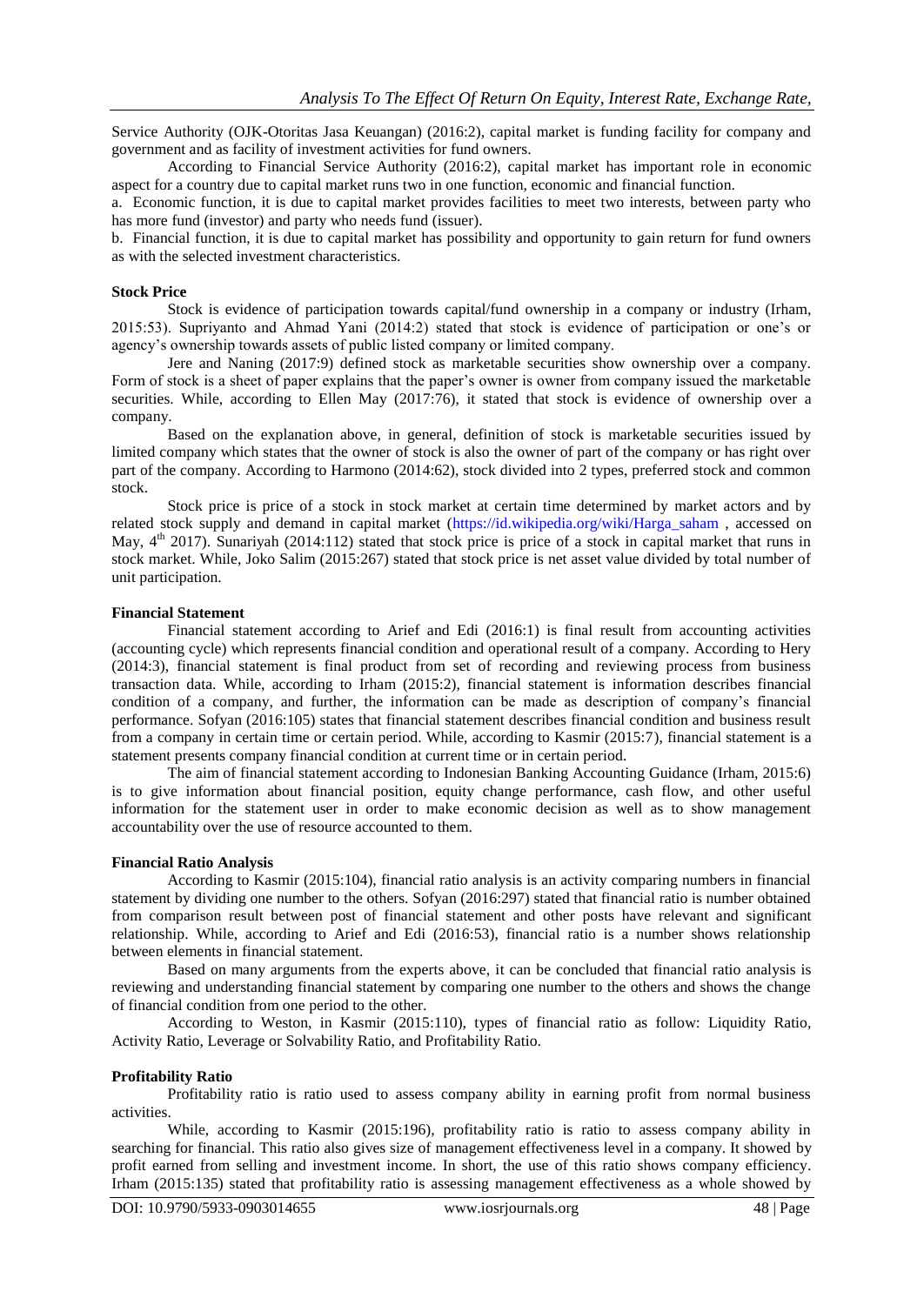earned high and low profit related to the selling and investment. While, according to Hery (2016:192), he defines profitability ratio as ratio used to assess company ability in earning profit from normal business activities.

Based on many arguments from the experts above, it can be concluded that profitability ratio is ratio to assess company ability in increasing profit. A good (health) company has large profitability and tends to have normal financial statement, thus potential to gain good opinion will be larger than if a company has low profitability.

In this research, profitability ratio would be calculated by using Return on Equity (ROE). ROE is ratio to assess net profit after tax with own capital. This ratio shows efficiency for the use of its own capital. The higher this ratio the better, vice versa (Kasmir, 2015:204). Irham (2015:137) stated that ROE is ratio reviews the extent of a company uses the owned resource in order to be able in earning profit or equity.

Based on many arguments from the experts above, it can be concluded that ROE is ratio represents net profit assessed from own capital. The higher this ratio the better due to it means that company owner has stronger position, vice versa. According to Hery (2016:195), formulation of ROE as follows:

$$
Return on Equity = \frac{Label to result a \cdot 100\%}{Ekuitas} x 100\%
$$

#### **Interest Rate**

Interest rate is charge that must be paid to clients (who have saving account/lenders) with charge that must be paid by clients (who have credit/borrowers) to a bank (Kasmir, 2013:114). According to Kamaludin and Rini (2012:27), interest rate is charge paid for credit capital. Sunariyah (2014:80) stated that interest rate is charge of credit. While, interest rate stated as percentage of basic fund per unit of time.

Based on many definitions above, it can be concluded that interest rate is a payment conducted over a number of credit or credit. According to Kasmir (2013:114), there are two types of interest rate as follow:

a. Saving Interest Rate

Interest rate given as stimulation or compensation for clients who save their money in bank. Saving interest rate is charge that must be paid by bank to the clients.

b. Credit Interest Rate

Is interest rate given to borrowers or charge that must be paid by clients as borrower to bank.

Factors that may affect high and low interest rate, according to Kasmir, as follow:

a. Needs of fund

If banks lack of fund, while there is the increase of credit demand, then what banks do in order to collect fund is by increasing saving interest rate.

b. Competition

In determining saving interest rate, then despite promotion factor, the most important is the bank should consider about competitor. If the bank wants to collect fund rapidly then saving interest rate should be increased above the competitor's, in opposite, credit interest rate should be under the competitor's.

c. Government policy

Saving interest rate or credit interest rate is not allowed to be above interest rate established by the government. d. Target of expected profit

If the expected profit is high, then credit interest rate also high, vice versa

e. Period of time

The longer period of time for credit, the higher interest rate. It is caused by possibility of high risk in the future. f. Quality of guarantee

The more liquid guarantee given, the lower credit interest rate, vice versa.

g. Company reputation

Reputation of a company that will receive credit or credit heavily depends on interest rate that will be given. h. Competitive product

For competitive product, the given credit interest rate is relatively low compared to less competitive product. i. Good relationship

Usually, banks classify the clients between priority clients and common clients. This classification based on client's activeness and loyalty to the bank.

## **Exchange Rate**

Exchange rate shows price or value from a country's currency stated in value of other country's currency (Sadono, 2015:397). While, according to Mandala (2014:99), exchange rate is other country's currency from an economics. Iskandar Putong (2013:366) defined exchange rate as foreign currency or other payment tools used to conduct or pay transaction of international financial economics.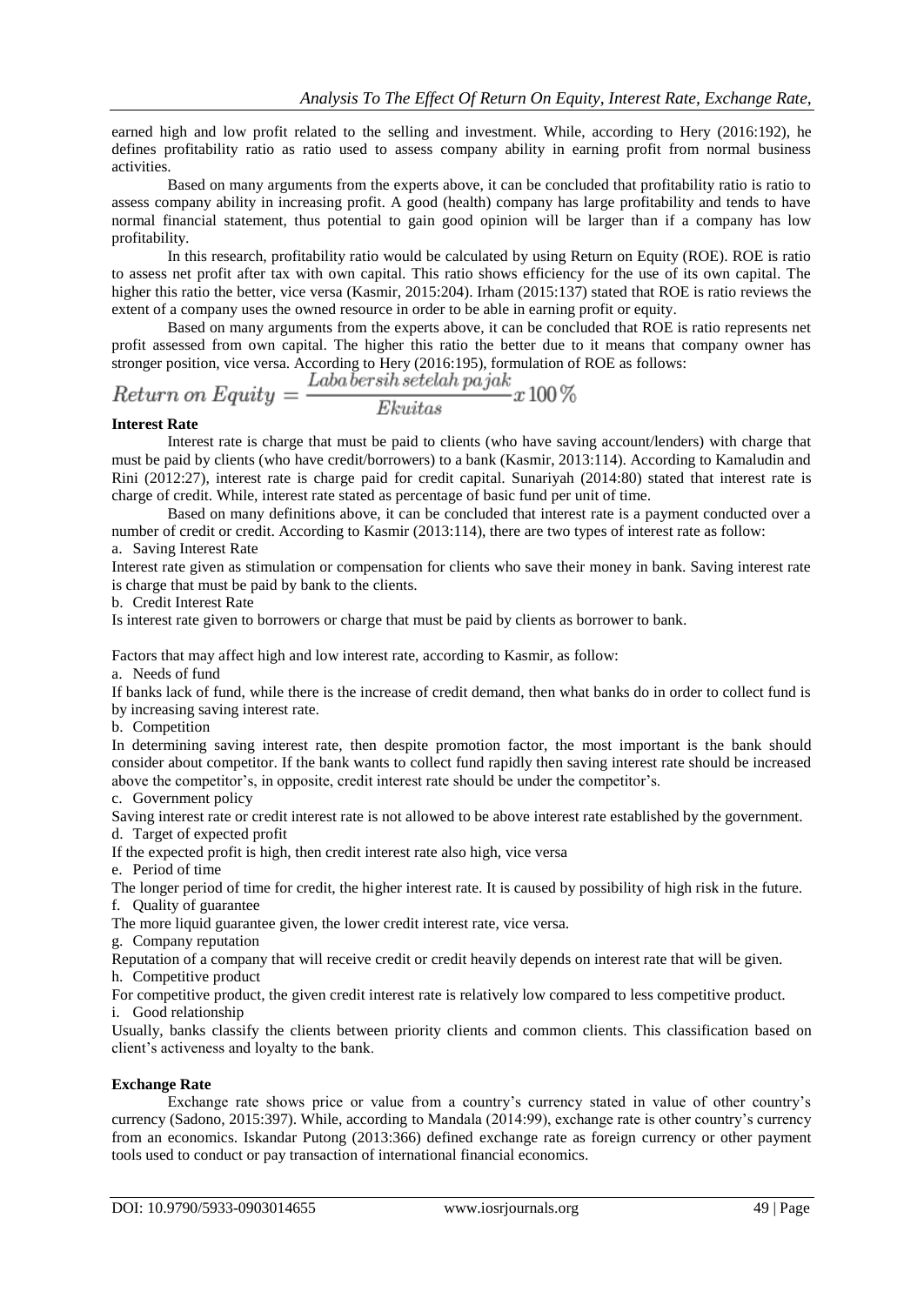Based on many definitions above, it can be concluded that exchange rate is price of currency exchange from a country (Indonesia) to foreign currency. Exchange rate for a country determined by interaction between supply and demand over foreign exchange in foreign exchange market, in which the related case has high possibility to cause the increase of local currency demand, vice versa.

#### **Inflation**

Inflation according to Mandala Manurung (2014:177) is the increase of common goods price and keeps continually. It is different with Irham (2015:50) who stated that inflation is the decrease of money value and the increase of goods price.

While, according to Marihot, Arief and Amin (2014:4), inflation defined as the increase of prices in economic aspect occurred continually in certain period. In addition, according to Detri and Syamri (2016:90), inflation is a condition where there is the increase for all goods price continually prevailed in certain economics.

Based on definitions from the experts above, it can be concluded that inflation is a condition where the goods price, commonly, increases continually. In this case, if the increase of price only occurred during certain period or season, then it cannot be stated as inflation.

Inflation can be found through assessment of change towards Consumer Price Index (IHK-Indeks Harga Konsumen). According to Iskandar Putong (2013:418), Consumer Price Index is index number calculates all goods purchased by consumers in each price. Based on Consumer Price Index, it can be analyzed about how much the increase of price in general at certain period.

## **Frame of Thinking**

Based on theoretical background and previous research result, then frame of thinking in this research as follows:



**Figure 1. Frame of Thinking**

## **Hypothesis**

Hypothesis is type of proposition formulated as tentative answer over a problem which then tested empirically (Edi Riadi, 2014:73), while hypothesis in this research as follows:

- a. There is the effect of return on equity to the stock price on property and real estate industries listed in Indonesia Stock Exchange period of 2009-2015.
- b. There is the effect of interest rate to the stock price on property and real estate industries listed in Indonesia Stock Exchange period of 2009-2015.
- c. There is the effect of exchange rate to the stock price on property and real estate industries listed in Indonesia Stock Exchange period of 2009-2015.
- d. There is the effect of inflation to the stock price on property and real estate industries listed in Indonesia Stock Exchange period of 2009-2015.
- e. There is the effect of return on equity, interest rate, exchange rate, and inflation to the stock price on property and real estate industries listed in Indonesia Stock Exchange period of 2009-2015.

# **Operational Definition of Variable**

# **IV Research Methodology**

According to Sugiyono (2016:2), research variable is anything established by the researcher in order to be studied, thus it will result in information about the established variable, then it can be drawn by a conclusion.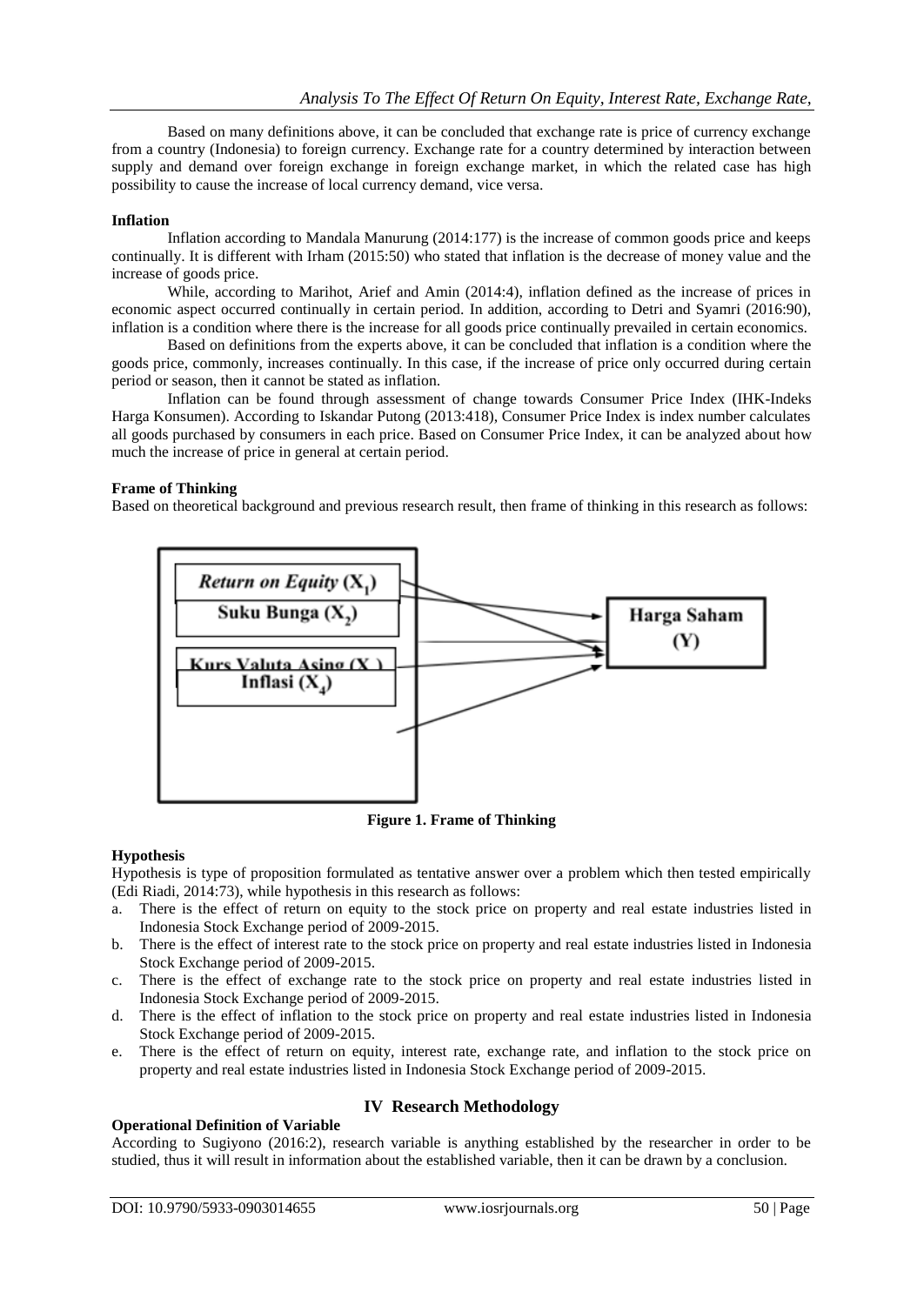| No.            | <b>Variable</b>                                                                           | <b>Operational Definition</b>                                                      |       |  |  |  |
|----------------|-------------------------------------------------------------------------------------------|------------------------------------------------------------------------------------|-------|--|--|--|
|                | Return<br>on                                                                              | Return on Equity is ration represents net profit if it is assessed by own capital. | Ratio |  |  |  |
|                | Equity $(X_1)$                                                                            |                                                                                    |       |  |  |  |
| $\overline{2}$ | Interest rate is charge or payment conducted over a number of credit.<br>Rate<br>Interest |                                                                                    | Ratio |  |  |  |
|                | $(X_2)$                                                                                   |                                                                                    |       |  |  |  |
| $\mathcal{R}$  | <b>Exchange Rate</b>                                                                      | Exchange rate is price of currency exchange from a country (Indonesia) to other    | Ratio |  |  |  |
|                | $(X_3)$                                                                                   | country's currency.                                                                |       |  |  |  |
| 4              | Inflation $(X_4)$                                                                         | Inflation is a condition where goods price, in general, increases continually.     | Ratio |  |  |  |
|                | Price<br><b>Stock</b>                                                                     | Stock price is a number of money paid to get company ownership letter determined   | Ratio |  |  |  |
|                | Y)                                                                                        | continually and determined by related supply and demand in capital market.         |       |  |  |  |

# **Table 2. Operational Definition of Variable**

#### **Research Population and Sample**

According to Sugiyono (2016:61), population is area of generalization consists of: object/subject has certain quantity or characteristic established by researcher in order to be studied and then drawn by a conclusion. Population in this research was all property and real estate industries listed in Indonesia Stock Exchange (IDX) period of 2009-2015. While, research sample, according to Sugiyono (2016:62), is part of number and characteristic owned by population. In this research, the research sample was property and real estate industries listed in Indonesia Stock Exchange (IDX) which issued financial statement or have positive net profit (profit after tax) period of 2009-2015.

## **Data Collection Technique**

Data used in this research was secondary data with data collection technique conducted by using documentation method where data collected from Indonesian Capital Market Directory which can be accessed through [www.i](http://www.idx.co.id/)d[x.co.id](http://www.idx.co.id/) as well as from official site of Bank Indonesia which can be accessed through [www.bi.go.id.](http://www.bi.go.id/) The taken data in this research was stock price, return on equity, interest rate, exchange rate, and inflation period of 2009-2015.

#### **Data Analysis Technique**

Data analysis technique in this research conducted by using the assistance of SPSS 18.0 for Windows program. Data analysis method used in this research as follows:

1. Classical Assumption Test (Prerequisite Test), conducted by using Normality test, Multicollinearity test, Heteroscedasticity test, and Autocorrelation test.

- 2. Determination Coefficient( $R^2$ )
- 3. Regression Test
- a. Simple Linear Regression Test
- b. Multiple Linear Regression Test
- 4. Hypothesis Test
- a. Partial Test (t Test)
- b. Simultaneous Test (F Test)

## **V Data Analysis And Discussion**

#### **Description of Research Data**

The result from financial data tabulation is stock price, return on equity, interest rate, exchange rate, and inflation which interpreted in minimum value, maximum value, mean, and deviation standard for each variable.

## **Classical Assumption Test**

a. Normality Test

normality test intended to assure that sample data comes from normally distributed population (Sumanto, 2014:146). In this research, the researcher used P-P plot analysis and kolmogorov-smirnov test by seeing from kolmogorov-smirnov, z, and asymp-sig value.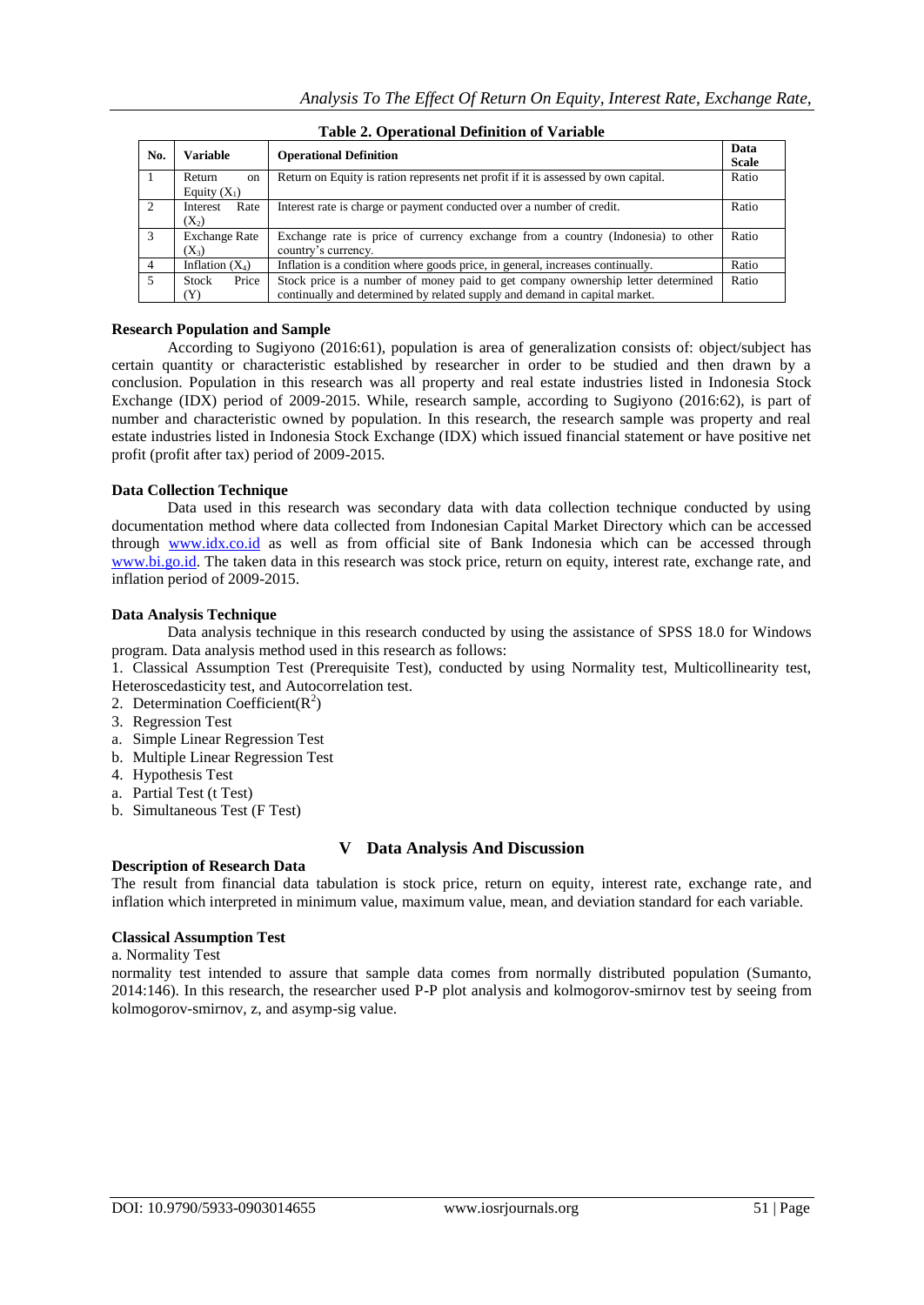

**Figure 2. Normality Test**

By using Normal P-P Plot

The result of normality test by using Normal P-P plot shows that number of probability is around linear line. Thus, all variables used in this research have normally distributed random data.

#### b. Multicollinearity Test

Multicollinearity test aims to test whether in the regression model there is correlation among independent variables (Ghozali, 2011:105). In order to know whether or not there is multicollinearity, it can be seen from VIF value in each variable such in the table below:

| <b>Coefficients</b> |                         |                                |            |                              |         |      |                                   |            |
|---------------------|-------------------------|--------------------------------|------------|------------------------------|---------|------|-----------------------------------|------------|
| Model               |                         | Unstandardized<br>Coefficients |            | Standardized<br>Coefficients |         | Sig. | Collinearity<br><b>Statistics</b> |            |
|                     |                         | B                              | Std. Error | <b>B</b> eta                 |         |      | Tolerance                         | <b>VIF</b> |
|                     | (Constant)              | -5736.784                      | 16630.246  |                              | $-.345$ | .731 |                                   |            |
|                     | <b>ROE</b>              | 7244.369                       | 2221.797   | .324                         | 3.261   | .002 | .861                              | 1.162      |
|                     | <b>INTEREST</b><br>RATE | $-1908.238$                    | 11398.715  | $-.047$                      | $-167$  | .867 | .106                              | 9.426      |
|                     | <b>EXCHANGE</b><br>RATE | .329                           | .276       | .294                         | 1.193   | .236 | .140                              | 7.124      |
|                     | <b>INFLATION</b>        | 3646.276                       | 12771.620  | .043                         | .285    | .776 | .380                              | 2.635      |

**Table 3. The Result of Multicollinearity Test**

Based on table 3 above, it can be found that analysis result by using SPSS shows that VIF value less than 10. It can be concluded that the equation of regression model does not have nor multicollinearity problems which means that there is no multicollinearity among independent variables, thus it is feasible to be used for further analysis.

#### c. Heteroscedasticity Test

Heteroscedasticity test aims to test whether in the regression model there is unequal variance and residual from one observation to other observation (Ghozali, 2011:139). A good regression model is regression model with no heteroscedasticity. Method used to conduct heteroscedasticity test in this research was scatterplot diagram.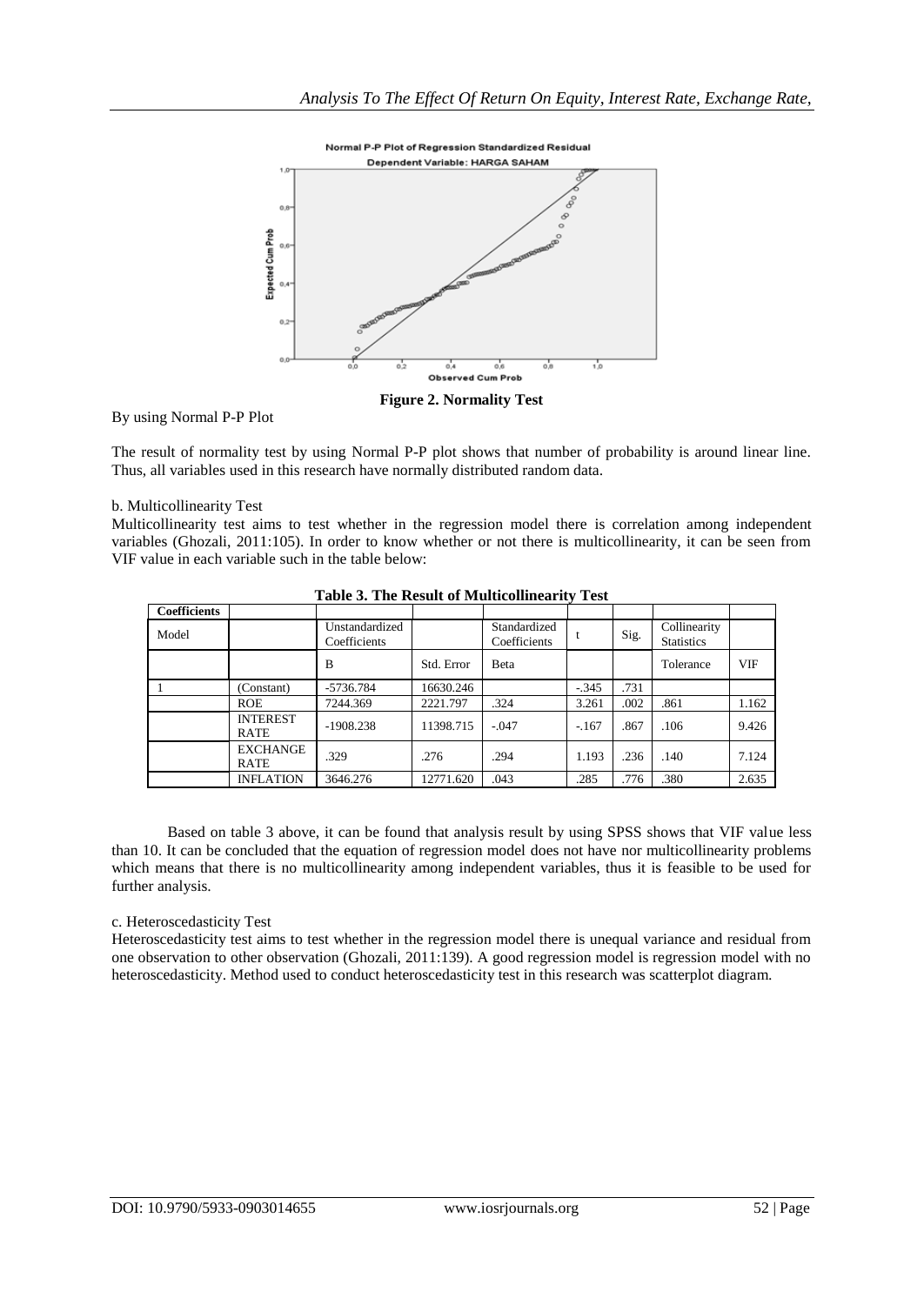

**Figure 3. The Result of Heteroscedasticity Test by Using Scatterplot Diagram**

Based on Figure 3 above, it can be concluded that there is no clear pattern as well as the dots scattered above and under 0 on Y axis, thus there is no heteroscedasticity.

#### d. Autocorrelation Test

Autocorrelation test aims to test whether in the linear regression model there is correlation among disturbances in the t period with disturbances in the t-1 period. In order to diagnose autocorrelation in a regression model, it is conducted by durbin-watson test.

| Table 4. The Result of Autocorrelation Test by Using Durbin-Watson Test |  |  |          |                          |                            |               |  |
|-------------------------------------------------------------------------|--|--|----------|--------------------------|----------------------------|---------------|--|
| <b>Model Summary b</b>                                                  |  |  |          |                          |                            |               |  |
| Model                                                                   |  |  | R Square | <b>Adjusted R Square</b> | Std. Error of the Estimate | Durbin-Watson |  |
|                                                                         |  |  | 209      |                          | 1745.726                   | .869          |  |

**Table 4. The Result of Autocorrelation Test by Using Durbin-Watson Test**

Seen from table 4 above, it is found that D-W number is 0.869. That D-W number is between -2 to +2, it means that the regression model has no autocorrelation.

## **VI Research Result**

Based on the research that been conducted, detail about test result can be outlined as follows:

## **1. The Effect of Return on Equity to the Stock Price**

Return on equity variable affected to the stock price on property and real estate industries listed in Indonesia Stock Exchange (IDX) period of 2009-2015. It is proven by t statistics value of 3.997 which larger than t table in significance level of 5%, which is 1.661. Besides that, significance probability value is 0.000, smaller than value established in significance level of 5%, which is 0.05.

Determination coefficient value  $(r^2)$  is 0.143 means that 14.3% stock price variable can be explained by return on equity variable, while the remaining 85.7% explained by other factors.

The result above is in line with study conducted by Karnawi Kamar (2017) and Henry Toga Manurung (2015). The research shows that return on equity affected significantly to the stock price.

The research result found that return on equity (ROE) is factor affects high and low stock price on property and real estate industries listed in Indonesia Stock Exchange period of 2009-2015. ROE assess company or industry ability to earn income based on certain capital. The increase of ROE means the improvement of management performance in managing fund resources to earn profit.

## **2. The Effect of Interest Rate to the Stock Price**

Interest rate variable affected to the stock price on property and real estate industries listed in Indonesia Stock Exchange (IDX) period of 2009-2015. It is proven by t statistics value of 2.911 which larger than t table in significance level of 5%, which is 1.661. Besides that, significance probability value is 0.004, smaller than value established in significance level of 5%, which is 0.05.

Determination coefficient value  $(r^2)$  is 0.081 means that 8.1% stock price variable can be explained by interest rate variable, while the remaining 91.9% explained by other factors.

The research result is in line with study conducted by Lira Sihaloho (2013). In which the study shows the result that interest rate affected significantly to the stock price.

Interest rate affected significantly to the stock price due to if there is high interest rate then people or clients tend to save their money, while if there is low interest rate then people or clients tend to do investment. Thus, if there is low interest rate, then stock price will be increase.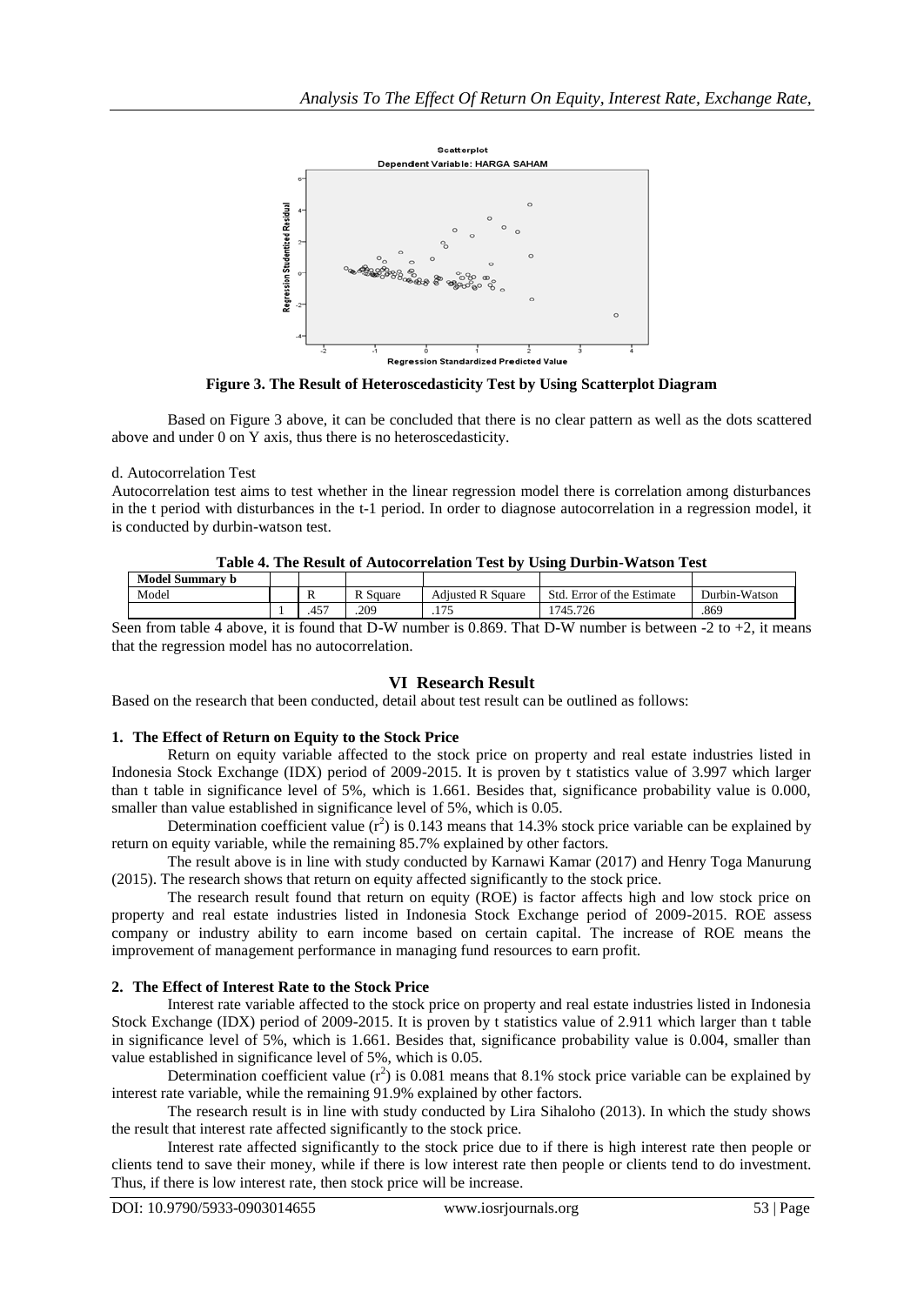## **3. The Effect of Exchange Rate to the Stock Price**

Exchange rate variable affected to the stock price on property and real estate industries listed in Indonesia Stock Exchange (IDX) period of 2009-2015. It is proven by t statistics value of 3.261 which larger than t table in significance level of 5%, which is 1.661. Besides that, significance probability value is 0.002, smaller than value established in significance level of 5%, which is 0.05.

Determination coefficient value  $(r^2)$  is 0.100 means that 10% stock price variable can be explained by exchange rate variable, while the remaining 90% explained by other factors.

The research result is in line with study conducted by Zuliana (2012). In which this research shows that exchange rate affected to the stock price.

The research result shows that exchange rate affected on high and low stock price on property and real estate industries. The stronger IDR exchange rate to the USD exchange rate will decrease production cost, especially import charge over raw material and will be followed by the decrease of prevailed interest rate. It will give positive effect to the company profit which finally will increase earning per share (EPS).

#### **4. The Effect of Inflation to the Stock Price**

Inflation variable has no significant effect to the stock price on property and real estate industries listed in Indonesia Stock Exchange (IDX) period of 2009-2015. It is proven by t statistics value of 1.534 which smaller than t table in significance level of 5%, which is 1.661. Besides that, significance probability value is 0.128, larger than value established in significance level of 5%, which is 0.05.

Determination coefficient value  $(r^2)$  is 0.024 means that 2.4% stock price variable can be explained by inflation variable, while the remaining 97.6% explained by other factors.

The research result is in line with study conducted by Donna Menina (2009). This research shows that inflation has no significant effect to the stock price. However, the research result is in contrast to the study conducted by Raden Yusran (2013), where that study states that inflation affected to the stock price.

Inflation has no significant effect to the stock price may be caused by average of inflation level is 6.1% during the research period. This number is still included into low category (Iskandar Putong, 2013:422), thus investors are not too worry in stock investment. It is due to, for long term period, issuer income and profit will grow follows the inflation. Thus, inflation is not much considered by investors.

#### **5. The Effect of Return on Equity, Interest Rate, Exchange Rate, and Inflation to the Stock Price Simultaneously**

Return on equity, interest rate, exchange rate, and inflation affected to the stock price on property and real estate industries listed in Indonesia Stock Exchange (IDX) period of 2009-2015. It is proven by F statistics value of 6.128 larger than F table in significance level of 5%, which is 2.470. Besides that, significance probability value is 0.000, smaller than value established in significance level of 5%, which is 0.05.

Determination coefficient value  $(r^2)$  is 0.209 means that 20.9% stock price variable can be explained by return on equity, interest rate, exchange rate, and inflation variable, while the remaining 79.1% explained by other factors. The regression model resulted in this research is Y = -2.723 + 7.269 X<sub>1</sub> – 10.146 X<sub>2</sub> +0.322 X<sub>3</sub> + 3.370 X4.

Company performance will affect high and low stock price. Good company performance will affect to the high stock price of the company, thus the company will get benefit of trust from investors to invest their fund in the company. The same thing for macroeconomic condition that will affect high and low stock price. When there is good macroeconomic condition, then it will affect to the high stock price.

#### **A. Conclusion**

## **VII. Conclusion**

1. Return on equity variable affected to the stock price on property and real estate industries listed in Indonesia Stock Exchange period of 2009-2015. It is proven by t statistics value of 3.997 which larger than t table in significance level of 5%, which is 1.661. Besides that, significance probability value is 0.000, smaller than value established in significance level of 5%, which is 0.05.

2. Interest rate variable affected to the stock price on property and real estate industries listed in Indonesia Stock Exchange (IDX) period of 2009-2015. It is proven by t statistics value of 2.911 which larger than t table in significance level of 5%, which is 1.661. Besides that, significance probability value is 0.004, smaller than value established in significance level of 5%, which is 0.05.

3. Exchange rate variable affected to the stock price on property and real estate industries listed in Indonesia Stock Exchange (IDX) period of 2009-2015. It is proven by t statistics value of 3.261 which larger than t table in significance level of 5%, which is 1.661. Besides that, significance probability value is 0.002, smaller than value established in significance level of 5%, which is 0.05.